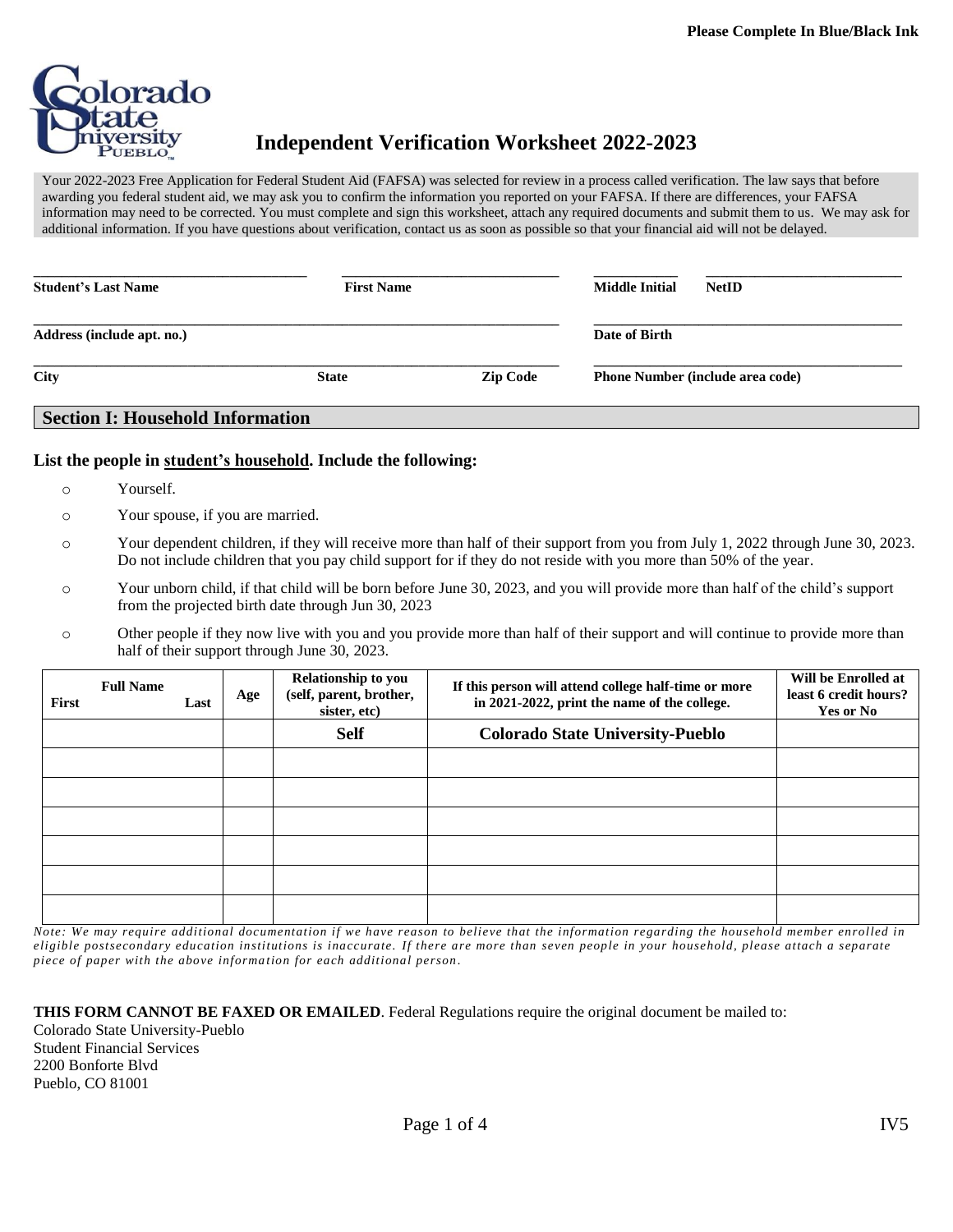#### **Section II: 2019 Tax Information**

*The best way to verify income is by using the IRS Data Retrieval Tool (IRS DRT*) *that is part o*f *FAFSA on the Web at StudentAid.gov.* In most cases, no further documentation is needed to verify 2020 income information that was transferred into the student's FAFSA using the IRS DRT if that information was not changed.

### **Please mark the appropriate box for your tax situation and provide the required documents.**

#### **If the student and spouse filed separate 2020 IRS income tax returns, the IRS DRT cannot be used and the 2020 IRS Tax Return Transcript(s) or a signed copy of the 2020 income tax return and applicable schedules must be provided for each.**

| <b>Check One</b> | If you:                                                                           | You must:                                                                                                                                                                                                                                                                            |
|------------------|-----------------------------------------------------------------------------------|--------------------------------------------------------------------------------------------------------------------------------------------------------------------------------------------------------------------------------------------------------------------------------------|
|                  | Filed 2020 Tax Return and did use the IRS Data<br>Retrieval Tool on the FAFSA     | Complete this Verification Worksheet and return it to our office.                                                                                                                                                                                                                    |
|                  | Filed 2020 Tax Return and did not use the IRS<br>Data Retrieval Tool on the FAFSA | Submit a copy of your 2020 IRS Tax Return Transcript or a signed<br>IRS Form 1040 including all filed schedules.                                                                                                                                                                     |
|                  | Worked in 2020 and did not file a 2019 Tax<br>Return                              | Submit:<br>Verification of Non-Filing (VNF) from the IRS and<br>All 2020 W-2's and<br>All 2020 employment information:<br>Source:<br>Amount:<br>$\begin{array}{c} \begin{array}{c} \begin{array}{c} \begin{array}{c} \end{array} \\ \end{array} \end{array} \end{array}$<br>2.<br>3. |
|                  | Did not work in 2020 and did not file a 2020 Tax<br>Return                        | Submit a Verification of non-Filing (VNF) from the IRS.<br>Low Income Worksheet-Student                                                                                                                                                                                              |

## **How to Obtain Tax Documents From the IRS**

## **Tax Return Transcript (TRT)**

**Online Request:** Go t[o www.IRS.gov,](http://www.irs.gov/) under the "File" heading on the IRS homepage, click "Get Your Tax Record." You can then choose to "Request Online" or "Request by Mail" Make sure to request the "IRS Tax Return Transcript" and NOT the "IRS Tax Account Transcript." **Telephone Request**: 1-800-908-9946

# **Verification of Non-Filing**

Complete Form 4506-T found at [https://www.irs.gov/pub/irs](https://www.irs.gov/pub/irs-pdf/f4506t.pdf)[pdf/f4506t.pdf.](https://www.irs.gov/pub/irs-pdf/f4506t.pdf) Check box 7 (Verification of Nonfiling). For question 9, put 12/31/20. Once complete, mail to the appropriate address found on page 2 of Form 4506-T.

#### **THIS FORM CANNOT BE FAXED OR EMAILED**. Federal Regulations require the original document be mailed to:

Colorado State University-Pueblo Student Financial Services 2200 Bonforte Blvd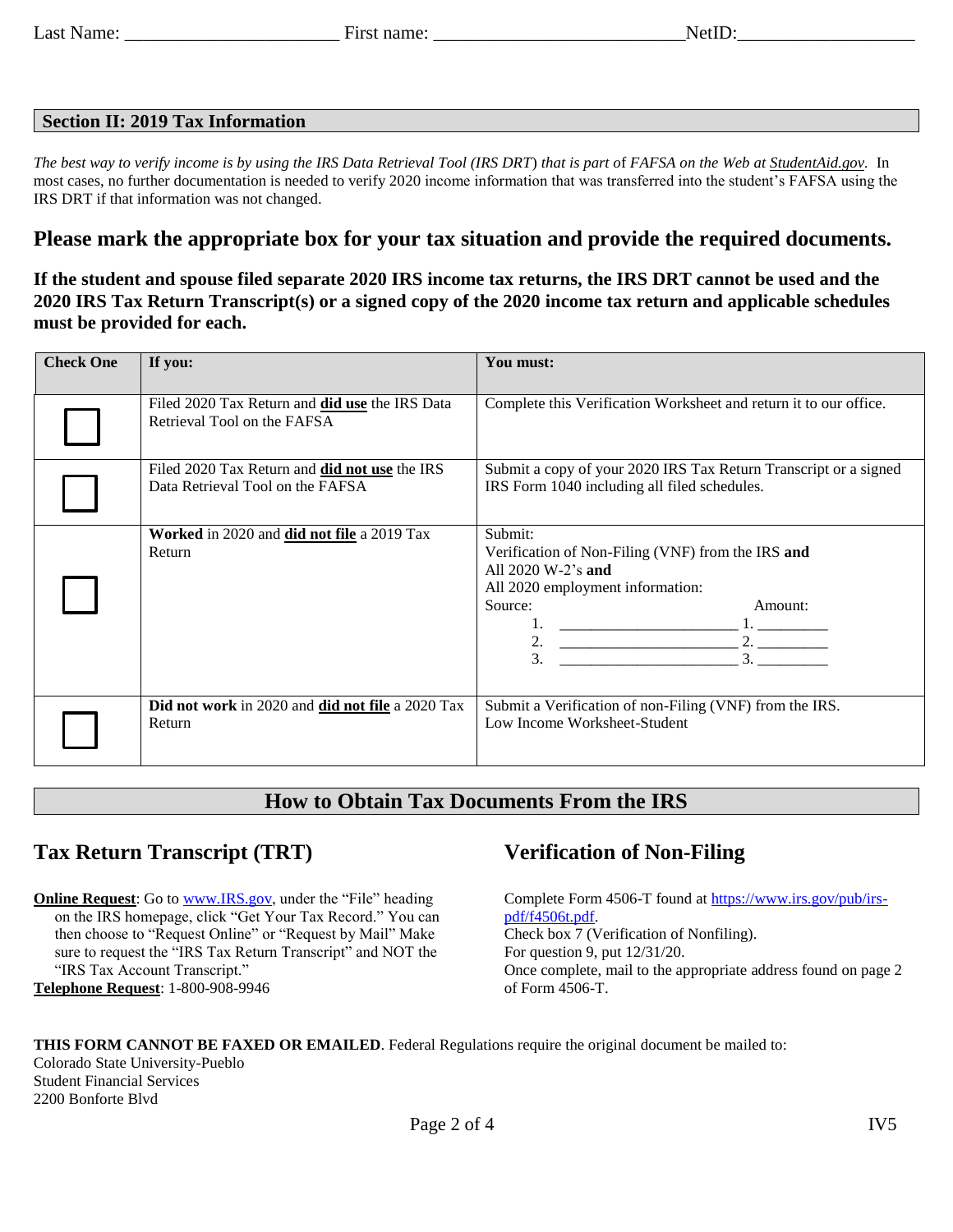Pueblo, CO 81008

I understand that it is my responsibility to submit all necessary documentation listed in the above table that applies to my filing status. Failing to do so may result in delays in packaging and disbursement, late charges on my student bill, or being ineligible for financial aid for the enrollment period.

By signing this worksheet, I certify that all the information reported on this form is complete and correct. My signature below authorizes any needed corrections to the information reported on the Free Application for Federal Student Aid (FAFSA) as a result of the verification process. The student and his **MUST** sign this form.

**Warning: Intentionally providing false and misleading information on the FAFSA is fraud. The penalties for lying on the FAFSA include, but are not limited to, fines of up to \$20,000 and up to five years of jail time, in addition to repaying the financial aid received by the student.**

| <b>Student's Signature</b> | <b>Date</b> |
|----------------------------|-------------|
|                            |             |

\_\_\_\_\_\_\_\_\_\_\_\_\_\_\_\_\_\_\_\_\_\_\_\_\_\_\_\_\_\_\_\_\_ \_\_\_\_\_\_\_\_\_\_\_\_\_\_

**THIS FORM CANNOT BE FAXED OR EMAILED**. Federal Regulations require the original document be mailed to:

Colorado State University-Pueblo Student Financial Services 2200 Bonforte Blvd Pueblo, CO 81008